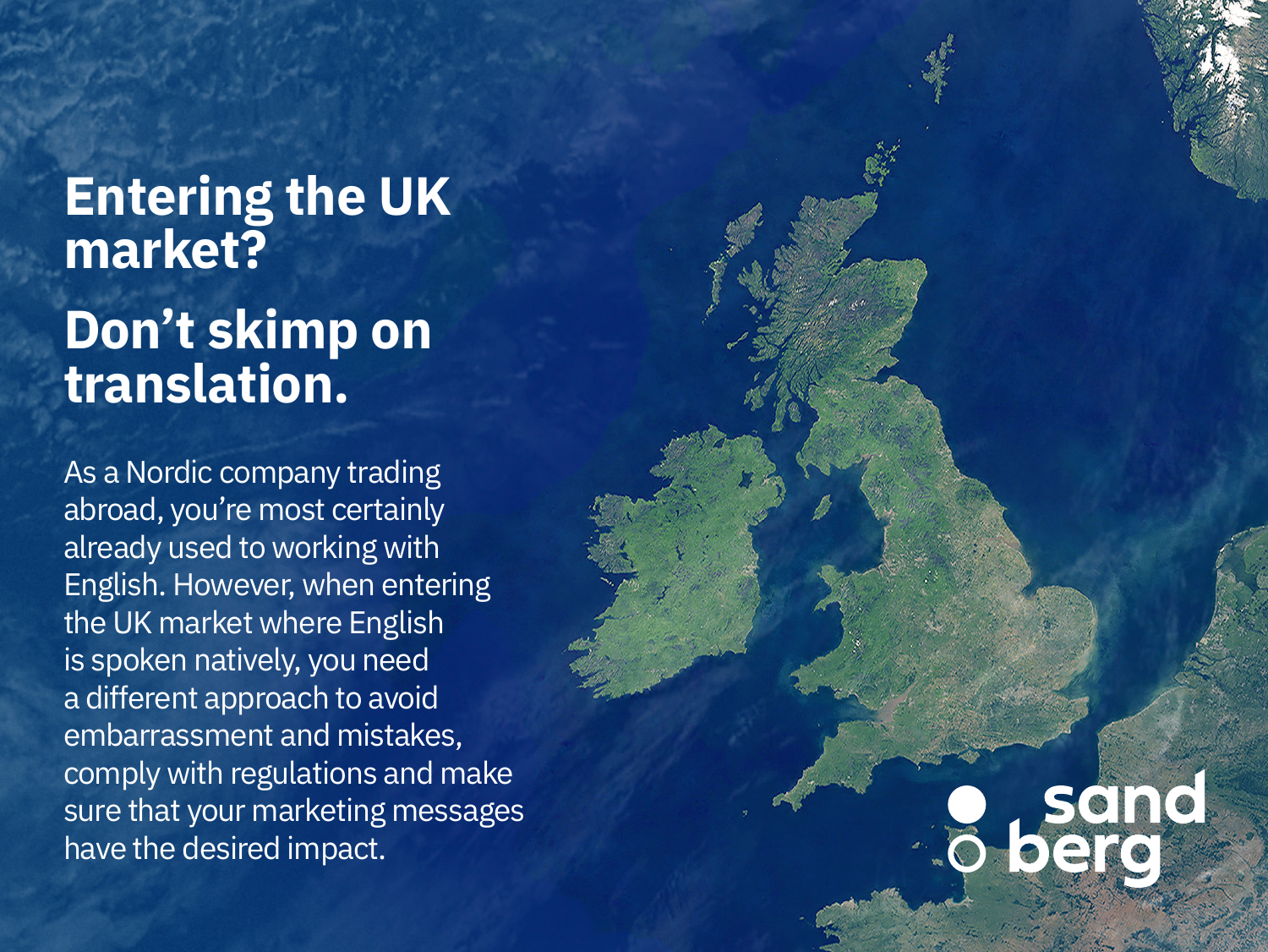# **Why choose professional translation into English?**

# $\mathbf{r}$

### **Make sure you say what you really mean**

The English spoken in the UK may appear the same as other varieties on the surface, but don't be fooled. Brits are masters of understatement, nuance and hidden meanings. If a Brit calls your product "interesting" for example, they may well be expressing their dislike for it. Skip the professional translation and you could be creating unintended connotations for your product or service – anything from making it sound unreliable or untrustworthy to accidentally introducing an innuendo. This can cause significant damage to your brand.

## **Connect emotionally with your customers and avoid offence**

For your brand to really make an impact in the UK, you must build an emotional connection with your audience. This means taking a local approach and trusting professional linguists to craft a message that includes relevant cultural references, achieves the right level of formality or informality and respects the boundaries of what is and isn't acceptable in British culture (uncensored swearing is a big no-no, for example). Particular care must be taken over any message that references personal characteristics such as ethnicity, social class, gender, sexual orientation or gender identity. Social attitudes may be very different than in your home market.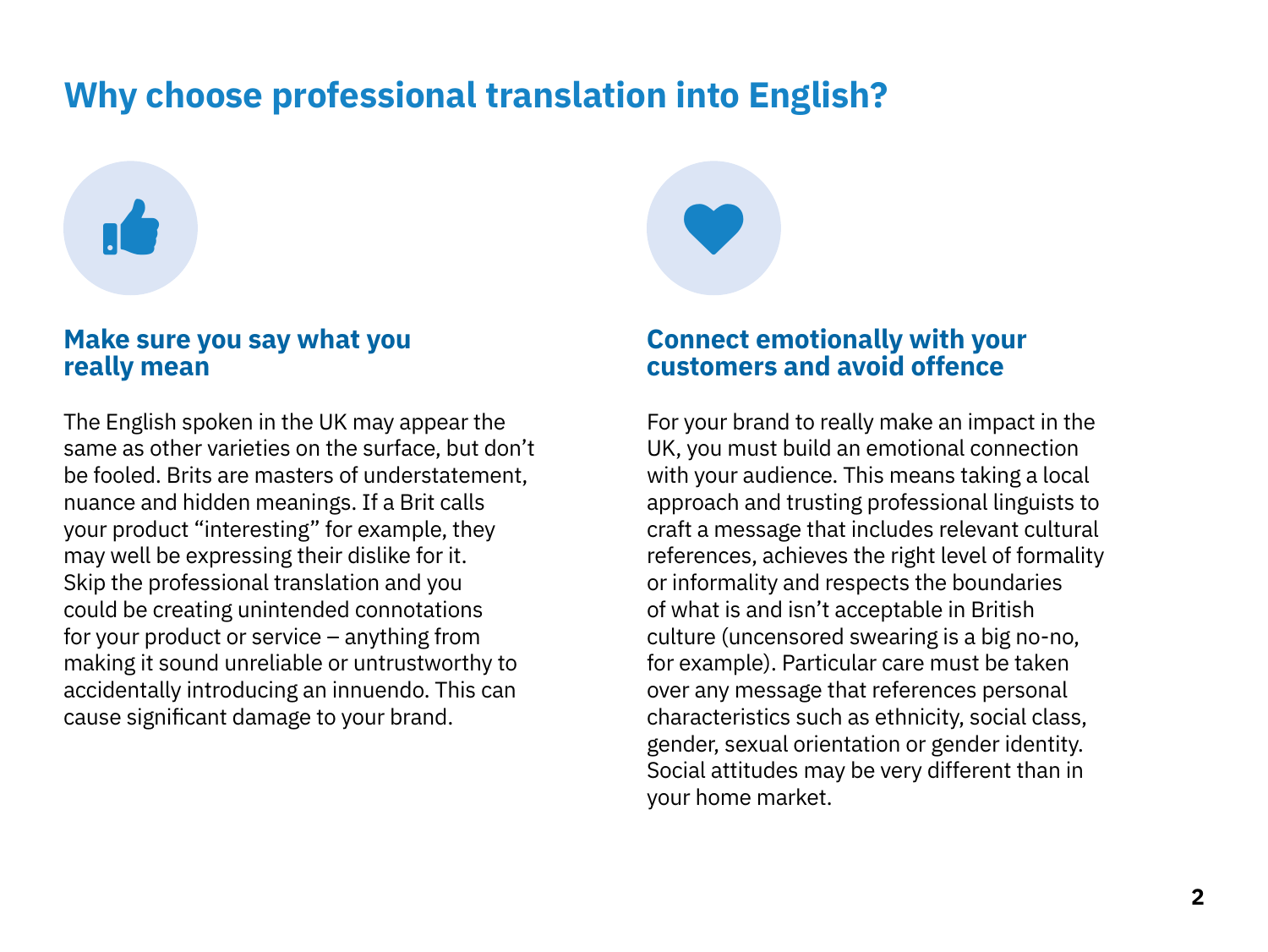$\mathbf{z}$ 

The quality of a translation has a tangible impact on sales. Incorrect word choices, spelling mistakes and using American English are all turn-offs to British consumers. They can make you seem unprofessional or even uncommitted to the UK market and consumers will place your company in the 'foreign' category in their head. The UK market is mature and highly competitive – consumers have a lot of choice and are able to shop around. If price is not your differentiator, then you have to build a local presence that appeals to UK consumers on the basis of trust, reputation and a solid understanding of their needs.

### **Boost your sales Save time and money**

 $\odot$ 

While the level of competence in English in the Nordic countries is generally high, good localisation involves more than just an ability to speak two languages fluently. Professional translators can use their knowledge, honed over many years, to work quickly and efficiently – many times faster than a non-professional. Allow your staff to focus on what they excel at, rather than using expensive resources to perform translation work that might not live up to the required standard.

 **Read more on how using a professional translation agency can save you time and money in our blog post [6 reasons why](https://stptrans.com/6-reasons-why-you-shouldnt-rely-on-your-own-employees-for-translation/?utm_source=Referral&utm_campaign=Goodwille%20brochure)  [you shouldn't rely on your own](https://stptrans.com/6-reasons-why-you-shouldnt-rely-on-your-own-employees-for-translation/?utm_source=Referral&utm_campaign=Goodwille%20brochure)  [employees for translation](https://stptrans.com/6-reasons-why-you-shouldnt-rely-on-your-own-employees-for-translation/?utm_source=Referral&utm_campaign=Goodwille%20brochure)**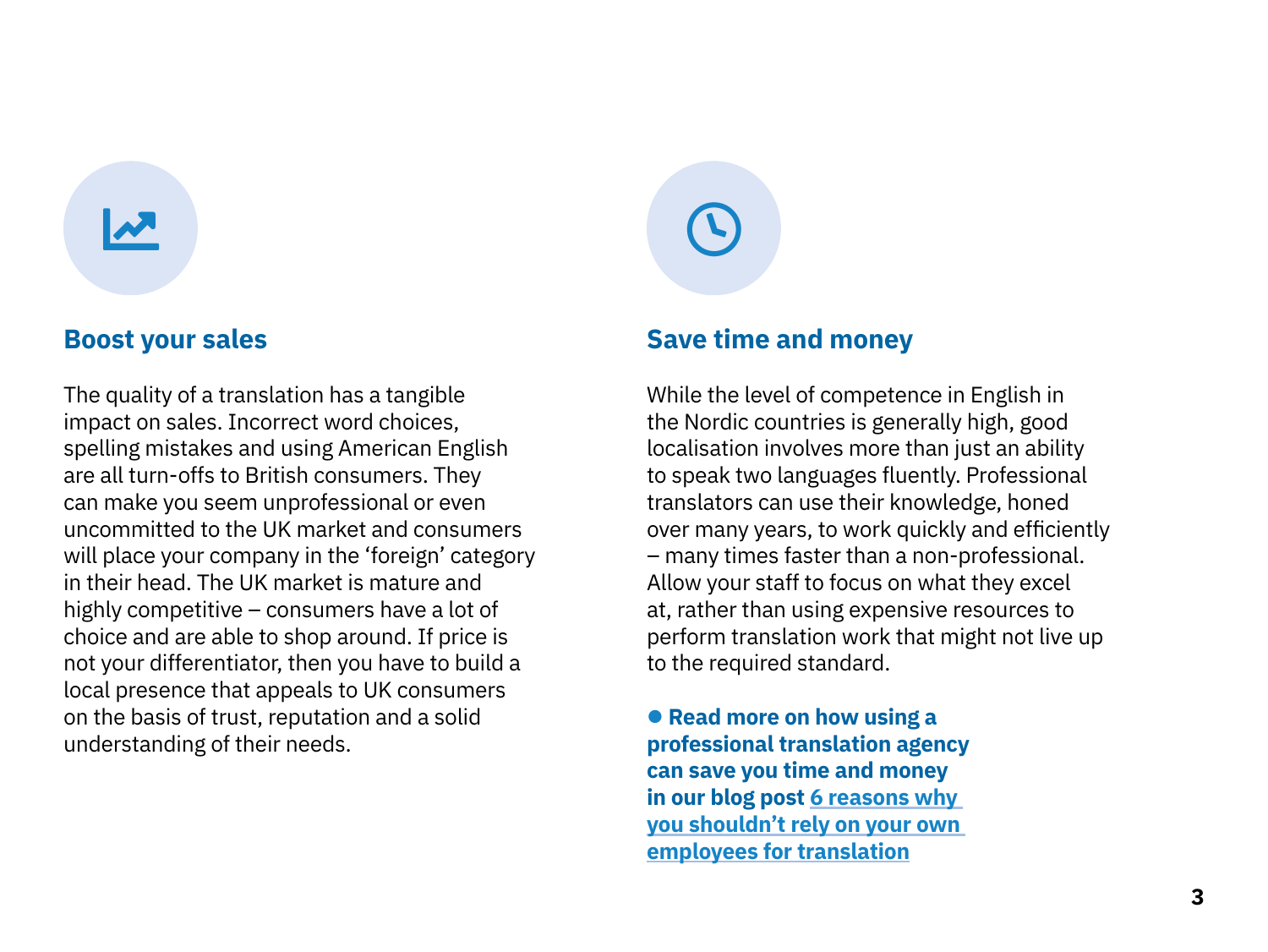## **How we can help**



● Suitable for: Contracts, policies, internal documentation, product manuals and low-visibility marketing texts



● Suitable for: UK-specific content pieces where translation would not be appropriate



## **Translation Transcreation**

● Suitable for:

High-profile marketing copy such as websites, ads, social media posts, customer-facing documentation



## **Copywriting Multilingual SEO**

 We can translate your list of existing keywords, suggest additions and removals and integrate them into translated texts